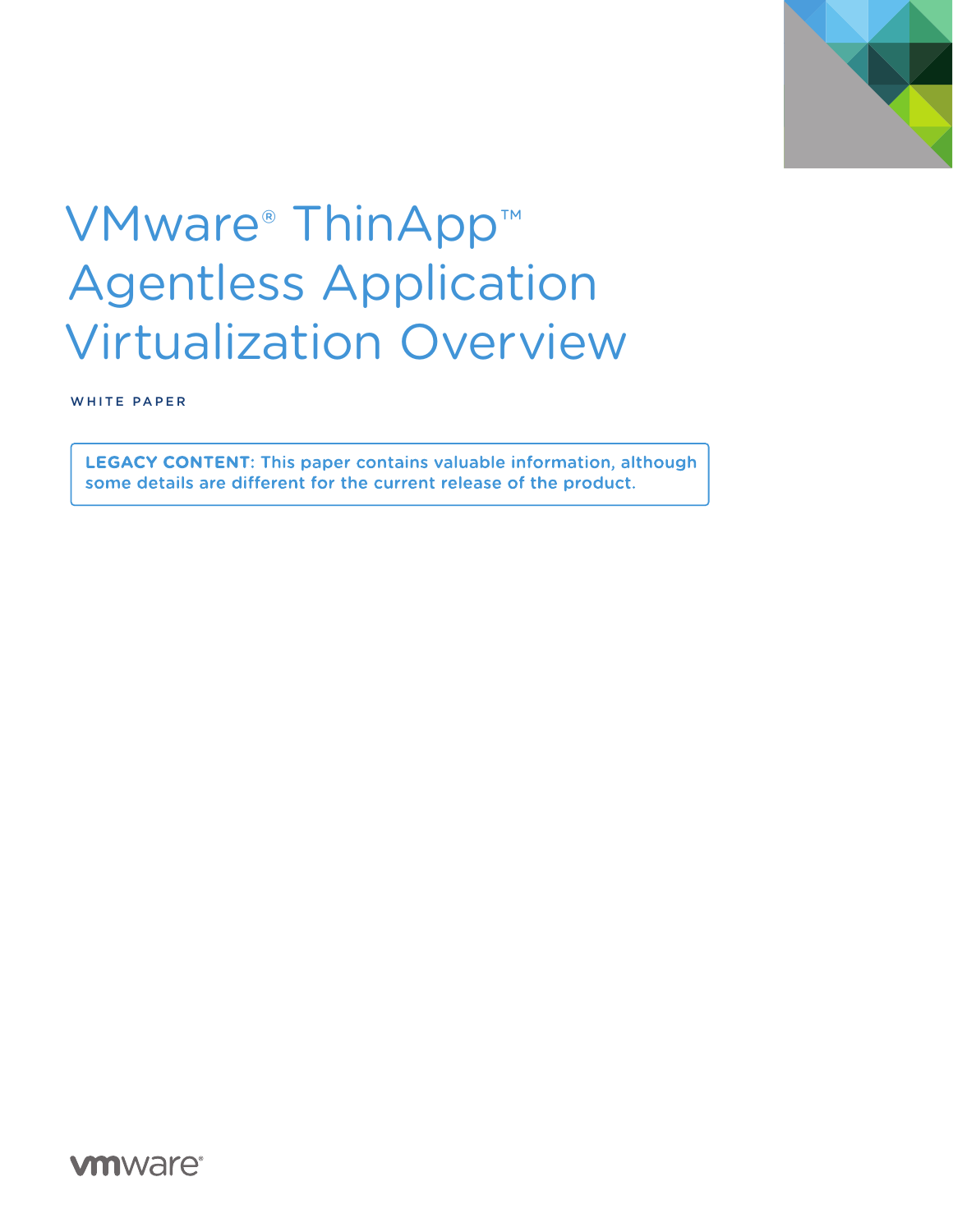VMware defines application virtualization as the ability to deploy software without modifying the host computer or making any changes to the local operating system, file system, or registry. Using this virtualization technology, organizations can deploy custom and commercial software across the enterprise without installation conflicts, system changes, or any impact on stability or security.

Virtualized applications eliminate nearly all of the complexities and support issues associated with delivering and accessing traditional applications for both fat- and thin-client deployments. The time and regression testing required to successfully deliver applications and updates is shortened to hours instead of weeks. Virtualized applications from VMware ThinApp can be run without any modifications or additions to a PC, including administrative security permissions. Applications virtualized with ThinApp operate exclusively in user mode; therefore the host operating system and other applications are protected from potential corruption by installation modifications.

## The Market for Virtualization Solutions

Despite highly publicized consolidated applications, the number of applications that businesses are supporting is growing. As they are stacked on top of each other, applications need to operate simultaneously and communicate seamlessly with each other. Over time, the systems supporting such a complex web of intertwined software become increasingly fragile, forcing the cost of software deployments to rise as more support and time is needed. IT staff face months of multi-application regression testing, end-user support, and downtime caused by unforeseen application conflicts. Traditionally, reliable and readily accessible software requires constant planning and a great deal of ongoing support. Forrester Research reports that companies typically spend more than \$500 per year, per desktop, just managing applications.

Enter Application Virtualization. According to Michael Rose, associate research analyst for enterprise virtualization software at IDC, "The market will increasingly implement virtualization in a growing set of use cases, in order to help customers create much more agile Service-Oriented Infrastructures (SOIs). Corporations are looking for virtualization solutions that are easily managed, reduce costs, and provide a stable, secure program that is easily implemented. VMware ThinApp is providing a dynamic solution to meet a range of user demands."

## The Benefits of Virtualized Applications

Virtualizing applications ensures faster software deployment with a more seamless end-user experience:

- Full portability: Virtualized applications can stream from any network share without a local client or a backend server.
- Increased efficiency of application deployments: Agentless virtual applications enable administrators to confidently deploy or de-commission applications on the fly with little or no regression testing, even for the most secure desktops.
- No runtime conflicts: Deploying virtual applications reduces lengthy QA and regression testing.
- **Supportability:** Single application packages can be supported by any Windows platform. Virtualized applications can run without requiring any modification of administrative security permissions, which protects the host operating system from possibly corruptive installation modifications.

## Why ThinApp?

VMware pioneered the concept of agentless and infrastructureless technology to plug into existing software delivery mechanisms such as Active Directory and PC Configuration Management Tools (MS SMS, BMC Configuration Management, LANDesk, Matrix42, Altiris, and many more). VMware ThinApp is uniquely different from other methods for virtual application deployment:

- ThinApp creates a true self-contained virtual application, and the strategy behind the technology addresses the problems of host integrity and end-user productivity.
- ThinApp provides remote and mobile users with their own familiar desktop application, regardless of physical location, ensuring the security and stability of desktops.
- ThinApp fully supports Windows 7 and makes migration easier by eliminating Limited User Account (LUA)-related errors and compatibility issues.

Following are some of the key features that make ThinApp the ideal solution for virtualizing desktop applications.

#### Application Isolation

Central to ThinApp is application isolation, which enables software delivery without changes to the file system and registry of the host computer. ThinApp not only allows previously incompatible versions of the same application to be co-located, but also allows them to run side-by-side. Other applications running on the same PC will not be aware of virtualized applications, so regression testing—a major cost of application deployment—is reduced dramatically. Many other virtualization solutions make registry and file system changes temporarily or permanently, so regression testing continues to be needed,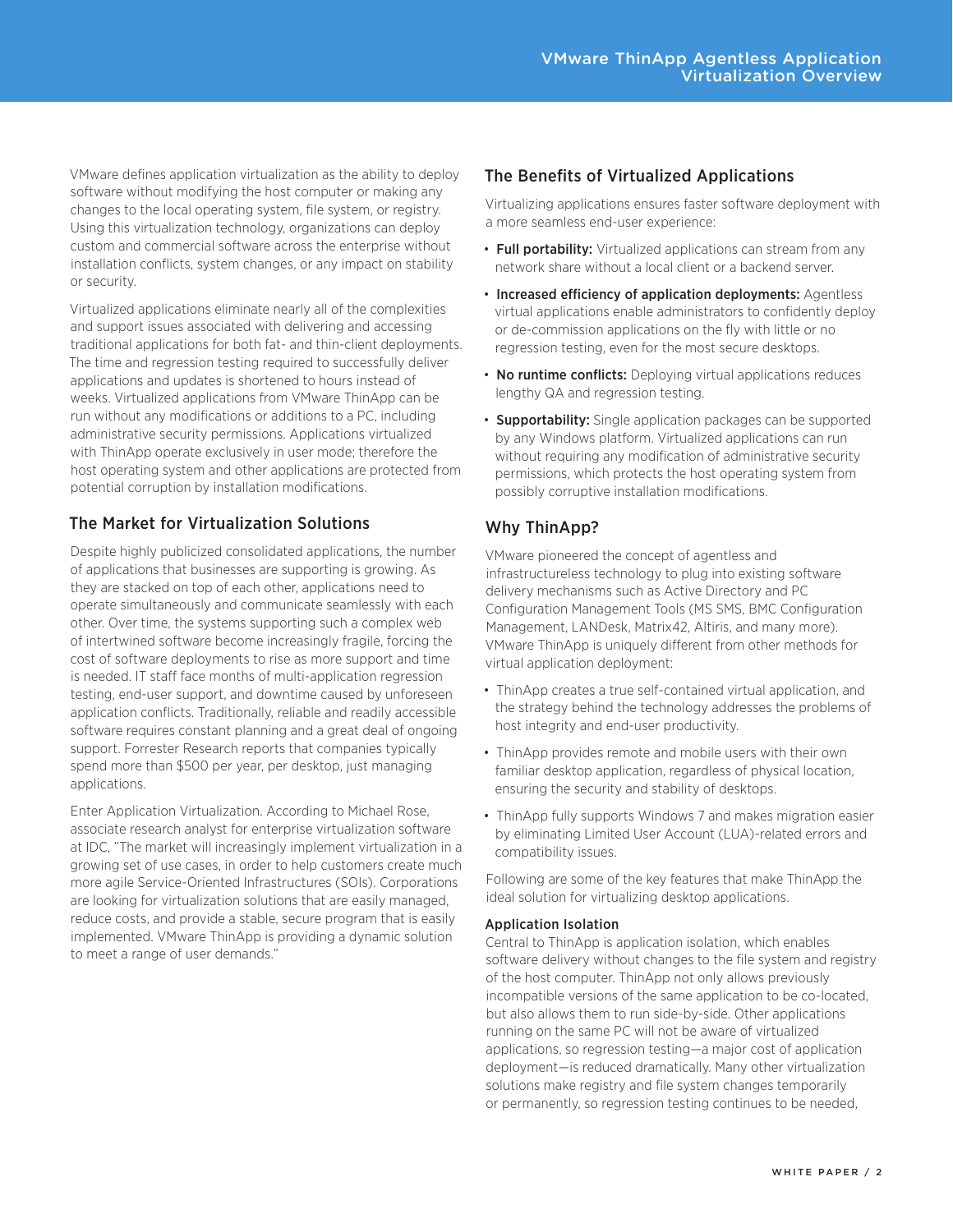and application rollouts still can break other applications on the desktop. ThinApp file system and registry isolation prevent applications from being affected by other software installed on the same system. Two versions of the same application can appear to be installed and run from the same directory without conflict, even where virtual and non-virtual versions exist at the same location. VMware ThinApp also provides Windows side-byside DLL isolation without having to redevelop applications or upgrade to another version of Windows.

#### Clean Architecture

Because VMware ThinApp requires no device drivers, it can run applications without administrator rights and requires zero changes to the PC—even if the user is running on a locked-down PC. Microsoft reports third-party device drivers cause over 80% of machine crashes, and a large number of new machine-wide vulnerabilities come from bugs in device drivers.

#### 100% User-Mode Solution

VMware ThinApp is the only virtualization solution available that runs completely in user mode. This has many system stability, security, infrastructure, and ease-of-use benefits. Microsoft's "best practices" recommend user-mode solutions to reduce the scope and impact of security breaches. VMware ThinApp executes entirely in user mode with no kernel-mode code or device drivers. This enables seamless distribution to locked-down desktops.

#### Multiple Simultaneous Client Versions

VMware ThinApp is the only virtualization technology that supports multiple, concurrent running copies of an application on the same PC. This means you can package "Application A" using an older version of ThinApp and deploy it to 500 user desktops. Later, you can upgrade to a newer version of ThinApp to take advantage of its new features. In other words, you can deploy a new "Application B" using ThinApp without affecting previously deployed "Application A." This is especially critical when multiple divisions within a company want to use the technology independently and do not need to synchronize around a central version. Deploying a new application version or a major service pack to all PCs means that companies can afford to upgrade only once or twice a year at a significant cost. VMware ThinApp supports multiple, concurrent application versions, so organizations can have a very fast product release cycle. For this reason, VMware ThinApp customers can take advantage of new features immediately without affecting previously deployed applications.

#### Instant Portable Deployment (USB Flash / CD-ROM)

VMware ThinApp can easily convert standard applications like Microsoft Office into portable applications that can run from USB flash drives or CD-ROM. For USB deployments, ThinApp portable mode redirects application registry and file system changes intended for the host PC to files stored on the portable device.

Because VMware ThinApp has no device drivers and runs in Guest/Restricted user accounts, ThinApp portable applications can be used on kiosk PCs, even if they are locked down and do not permit any installation.

#### Active Directory Authentication

ThinApp allows packages to be tied to specific AD groups so unauthorized users cannot execute packages, even if they have a copy. Users can be added and removed from AD groups from a central location without modifying or updating individual packages that were deployed previously.

#### Security Group Policy Enforcement

ThinApp has no kernel-mode code, and so cannot violate machine Group Policy applied to user accounts. This makes virtualized packages safe to deploy in environments where security and stability are vital. ThinApp has no ability to give application-elevated permissions to devices on the machine, such as the real file system or registry, networking devices, printers, and so on.

#### Support for Guest User Accounts

Because ThinApp requires no device drivers, it can run applications in a guest user account without any previous installation. Many applications fail to run without administrator rights because they expect to be able to write to global locations like HKEY\_LOCAL\_MACHINE and C:\Program Files. Using sandbox technology, ThinApp makes applications believe they have the ability to make global changes when they are actually writing to user- and application-specific locations. This feature allows applications to run in security-restricted environments like Terminal Server and Windows 7. This also makes it possible to convert older applications to Windows 7 or multi-user applications.

#### Embedded Runtime in Packages

ThinApp accomplishes its zero footprint, agentless installation by embedding its entire runtime into each packaged executable. Because the runtime is very small (~400KB) and package data is stored in a compressed state, the overall disk footprint is usually two times smaller than traditional deployments of the same application without ThinApp.

#### Easy Windows Deployment

The impact of deploying virtualized applications is the same as deploying any normal application. In a Windows environment, the EXEs generated by ThinApp are simple, notepad-like applications that run without external dependencies. Deploying agentless virtualized applications does not effect other applications on the system.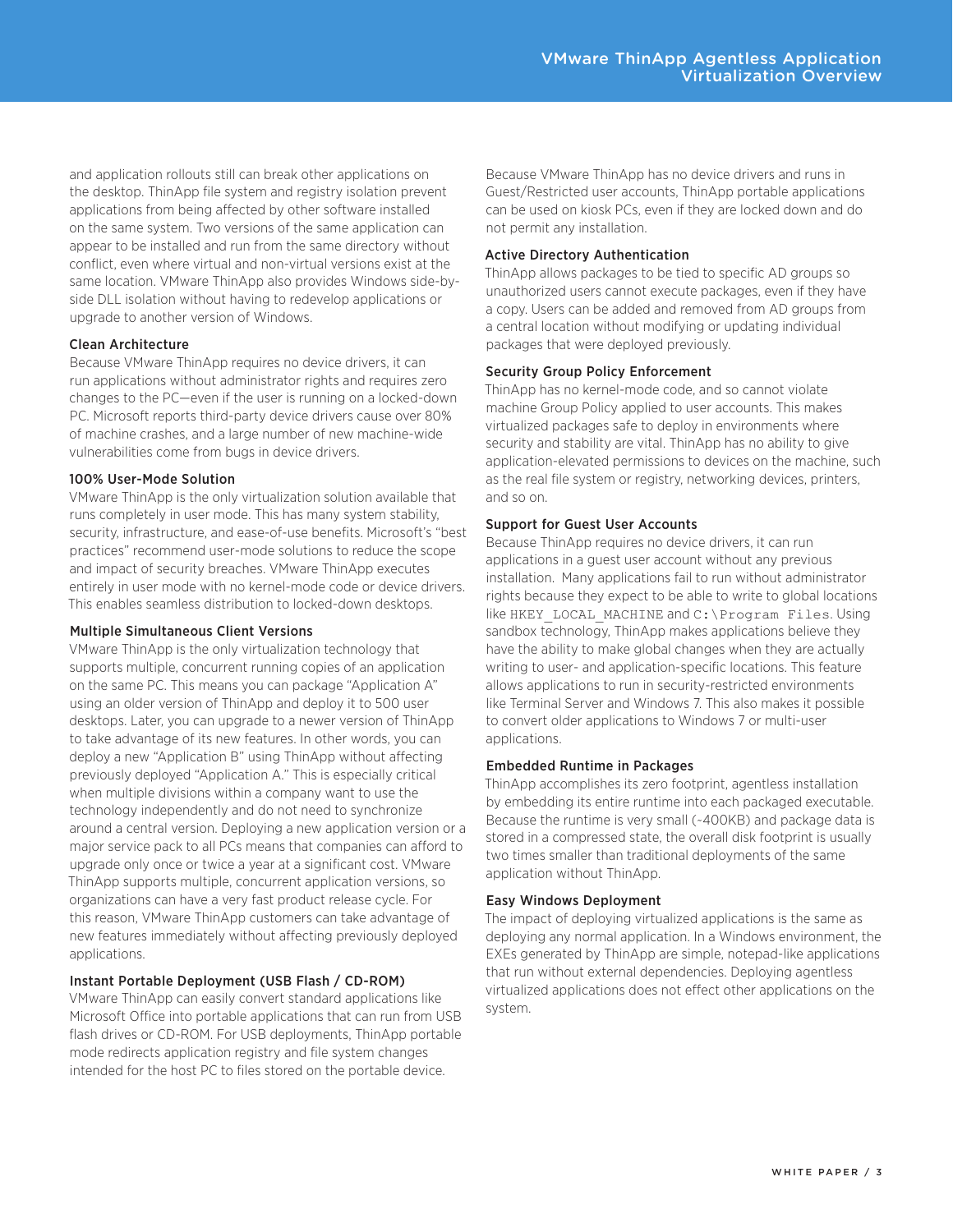#### Small, Lightweight, and Fast Solution

ThinApp is an application-level solution and does not use emulation. All processes are executed natively at full speed. Application packages can be loaded into memory in a few milliseconds (even over the network). In many cases, ThinApp loads applications faster than Windows. The entire runtime occupies ~400KB on disk and is embedded with each application, so there is no client to manage.

#### Setup Capture Packaging

ThinApp Setup Capture packaging technology makes conversion of traditional applications to virtual applications easy. Setup Capture takes two snapshots of a machine—before and after the target application's installation. ThinApp then generates a selfcontained virtual EXE directly from these changes. With this fast, simple setup process, a virtualized copy of an application such as Firefox can be created and deployed in just five minutes.

Setup Capture supports multiple reboots during application installation and can run directly from a network share, enabling the capture of images on a totally clean machine. It uses a directory-based structure to store captured projects, allowing for easy browsing, search, editing, and modification using standard file system tools like Explorer and Windows search.

Because projects virtualized by ThinApp are simple directories with no absolute path information, they can be easily copied from computer to computer or hosted and compiled directly on network shares.

#### Compression

Virtualizing an application can reduce its storage footprint by more than 40 percent. ThinApp is the only solution to provide block-based streaming decompression directly into memory. As a result, compressed data does not need to be first decompressed to disk. New packages can be launched from a network share instantly, without any lengthy decompression steps. All the package data is decompressed at the block level, and blocks of application data are streamed as needed by the application. Only the startup data is required to run and is sent over the network at launch time. When packages are deployed to PC hard drives for offline use, the disk requirements are significantly reduced because package data remains compressed at all times.

#### Scripting

ThinApp allows VBS scripts to be embedded in an application package and executed prior to launch. Scripts can be used to configure the virtual environment on a local PC, check for execution rights, log usage, and more. ThinApp extends the VBS script runtime by exposing additional APIs and allowing for script callbacks at specific points in an application's lifecycle.

#### Virtual Services

For packages that require background services, ThinApp provides a virtual service control manager that starts and stops virtual services required by the application prior to launching. The application can communicate with virtual services as though they were physically installed on the machine.

#### Virtual Windows Loading

ThinApp allows DLLs and ActiveX controls to be loaded directly from compressed packages across network shares by emulating the entire Windows loader subsystem. The virtual Windows loader is responsible for performing side-by-side policy resolution, manifest processing, Windows search order emulation, and virtual DLL and EXE management. Virtual Windows loading enables the latest Microsoft products such as Office 2010 to run with file system changes.

#### Virtual COM and DCOM

ThinApp emulates the Windows COM and DCOM subsystems to allow applications to create and use virtual components without changes to the local PC's registry. It supports both in-process and out-of-process COM objects, enabling any variety of plug-ins and OLE objects to be used seamlessly.

#### Streaming

Using streaming, ThinApp can launch very large applications from any shared LAN resource within seconds. ThinApp can stream application code and data from a standard Windows fileserver or network share, without a client install or specialized servers, enabling application streaming with no infrastructure changes. Users can launch an application from a local shortcut, network share, URL, or email link. ThinApp uses the standard SMB protocol to stream applications over a LAN, so any Windows file share can instantly become a "streaming server." Embedded client technology means users can simply click on EXE files from network shares and the client will be loaded directly into memory. Active Directory can be used to limit application access to a specific set of users. Key points of ThinApp streaming setup are:

- Client is Windows (already installed)
- Server is any SMB share (already exists)
- Streams block-by-block
- Packages over 8GB in size can start instantly
- Streams from any source media
- Network shares and iSCSI
- Hard drive, USB flash, CD-ROM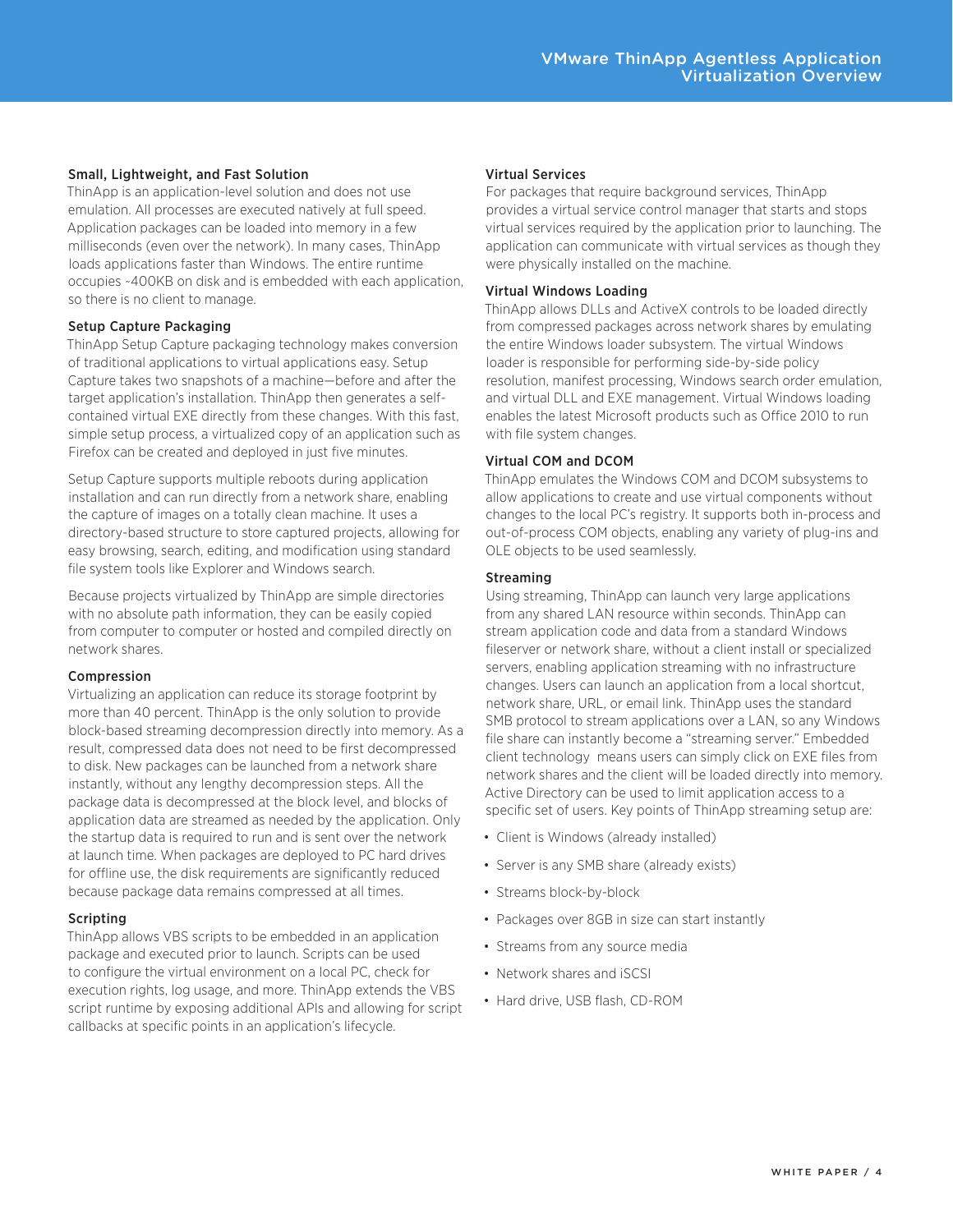#### Wide Platform Support

ThinApp supports a wide range of platforms and applications, including:

- Windows 32-bit platforms: NT, 2000, XP, XPE, 2003 Server, Vista, 7, 2008 Server
- Windows 64-bit platforms: XP, 2003 Server, Vista, 2008 Server, 2008 R2 Server, 7
- Terminal Server and Citrix
- 32-bit applications on 32-bit and 64-bit versions of Windows
- 16-bit applications running on 32-bit Windows
- Japanese applications captured and run on Japanese operating systems

#### Change Prevention

ThinApp redirects all changes intended for the host PC's file system and registry to a private-per-user sandbox. Sandboxes can be located on a network share so that application settings follow users as they move from machine to machine. Because all changes are separated from the host OS, broken machines can be replaced like light bulbs, with no impact on the user. For mobile users, sandboxes can be stored on local USB flash devices, preventing damage to the host PC or unauthorized storage of sensitive data on the host.

#### Use case: Deployment of SAP client to federally mandated locked-down desktops

For mobile users, VMware Thinapp turns a managed kiosk PC into a preconfigured workstation with any USB flash device. For Citrix and MS Terminal Server environments, VMware ensures system stability and limits security breaches by executing entirely in user mode with userspecific sandboxes.

This eliminates the need to grant administrator privileges to applications in cases where the original applications were improperly designed and write to global file system or registry locations.

#### Performance

The ThinApp runtime is extremely lightweight in terms of the disk space, RAM, and CPU required. It was designed to have minimal impact on application performance:

- Lightweight on disk: The ThinApp runtime, which is embedded into every application created with ThinApp, occupies ~400KB of disk space.
- Lightweight in memory: The runtime consumes a small amount of fixed RAM (<2MB).
- Lightweight on the CPU: Virtualized applications run all native code; no emulation or translation is used. There are no CPU performance penalties for real-time applications.
- Lightweight on developers: Applications virtualized using VMware ThinApp require no source code modification or recompilation.

## Key Benefits for IT

Agentless application virtualization using ThinApp offers several benefits to IT organizations, including reduced TCO, improved security, support for instant migration to Windows 7 and later, optimal performance and scalability, and improved business agility.

- Reduced TCO: Service-Oriented Architecture (SOA) initiatives, outsourcing, consulting, sharing of information with partners, and the Internet have all lead IT managers to re-examine the fundamentals of the Application Service Provider (ASP) model. They must often manage access to applications from remote devices. With conventional software deployment, security and standardization are of concern. ThinApp reduces or eliminates the problems associated with installing applications to remote devices and allows the enterprise to maintain central control, thereby reducing the cost of desktop management. Additionally, IT staff can standardize applications use without having to standardize the end-user machine running the application.
- Improved security: Many industries enforce PC lockdown to meet legal and compliance regulations. The Pentagon estimates that prior to using ThinApp, 40 percent of the organization's applications would not run correctly on locked- down PCs. ThinApp enables applications to run in restricted user accounts on locked-down PCs with no system changes and without reducing the security policy. Furthermore, Microsoft security guidelines recommend purchasing user- mode solutions to reduce the potential and scope of security vulnerabilities. Because ThinApp operates entirely in user mode, device drivers cannot compromise machine security or cause system crashes.